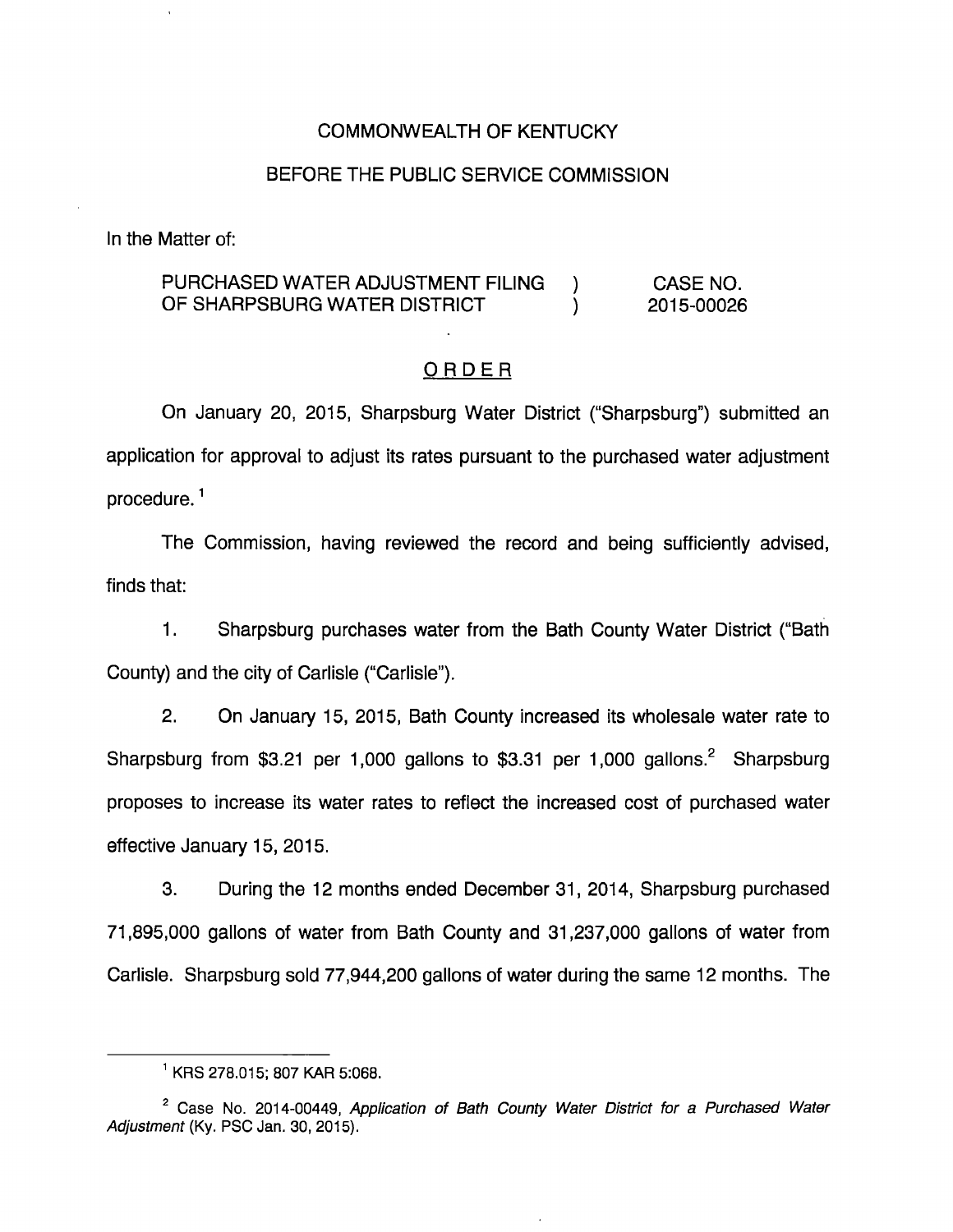increase in the cost of purchased water is \$7,189.50, resulting in a purchased water adjustment factor of \$0.10 per 1,000 gallons.

4. The purchased wateradjustment of \$0.10 per 1,000 gallons, as calculated in Appendix A to this Order, is fair, just, and reasonable and should be approved.

5. Sharpsburg's proposed rates, as set forth in Appendix B to this Order, are fair, just, and reasonable and should be approved for water service rendered on and after January 15, 2015.

IT IS THEREFORE ORDERED that:

1. The purchased water adjustment of \$0.10 per 1,000 gallons is approved.

2. Sharpsburg's proposed rates are approved.

3. Within 20 days of the date of this Order, Sharpsburg shall file with the Commission, using the Commission's electronic Tariff Filing System, revised tariff sheets showing the rates approved herein.

By the Commission



ATTEST:  $\Lambda$ Executive Director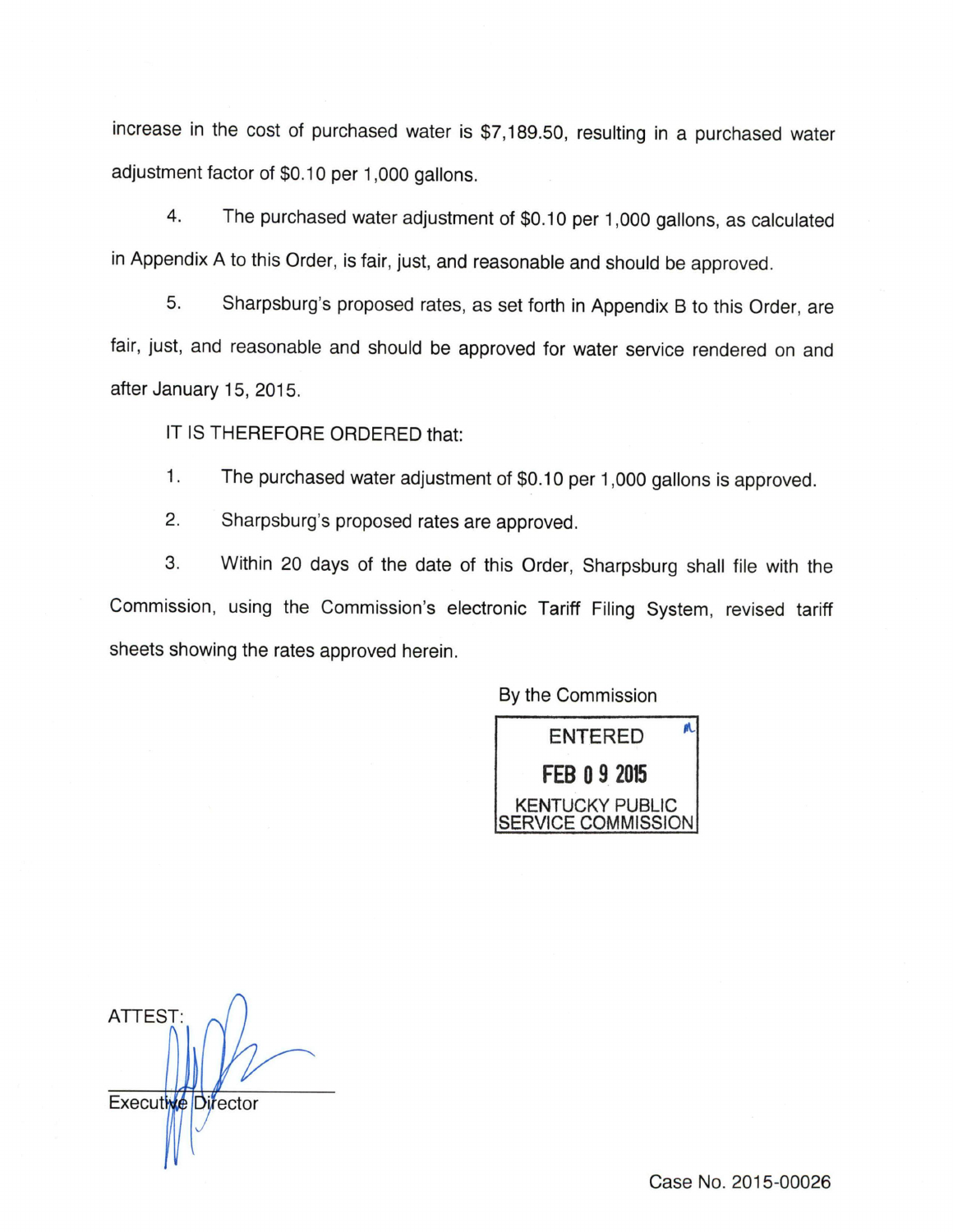### APPENDIX A

# APPENDIX TO AN ORDER OF THE KENTUCKY PUBLIC SERVICE COMMISSION IN CASE NO. 2015-00026 DATED FEB 0 9 2015

|                                    | New Rate     | <b>Base Rate</b>         |  |  |
|------------------------------------|--------------|--------------------------|--|--|
| <b>Bath County</b>                 |              |                          |  |  |
| Purchases in gallons               | 71,895,000   | 71,895,000               |  |  |
| Volumetric rate                    | \$3.31/1,000 | \$3.21/1,000             |  |  |
|                                    | \$237,972.45 | \$230,782.95             |  |  |
| Carlisle                           |              |                          |  |  |
| Purchases in gallons               | 31,237,000   | 31,237,000               |  |  |
| <b>Volumetric rate</b>             | No change    | No change                |  |  |
|                                    | \$<br>0.00   | \$<br>0.00               |  |  |
| Total                              | \$237,972.45 | \$230,782.95             |  |  |
| Increased water cost<br>\$7,189.50 |              |                          |  |  |
|                                    |              |                          |  |  |
| Increased water cost               |              | \$7,189.50               |  |  |
| Divided by gallons sold/1,000      |              | 77,944,200               |  |  |
|                                    |              | \$<br>0.0922             |  |  |
| Purchased water adjustment factor  |              | \$0.10 per 1,000 gallons |  |  |

 $\mathcal{L}$ 

 $\sim 10^{11}$  km  $^{-1}$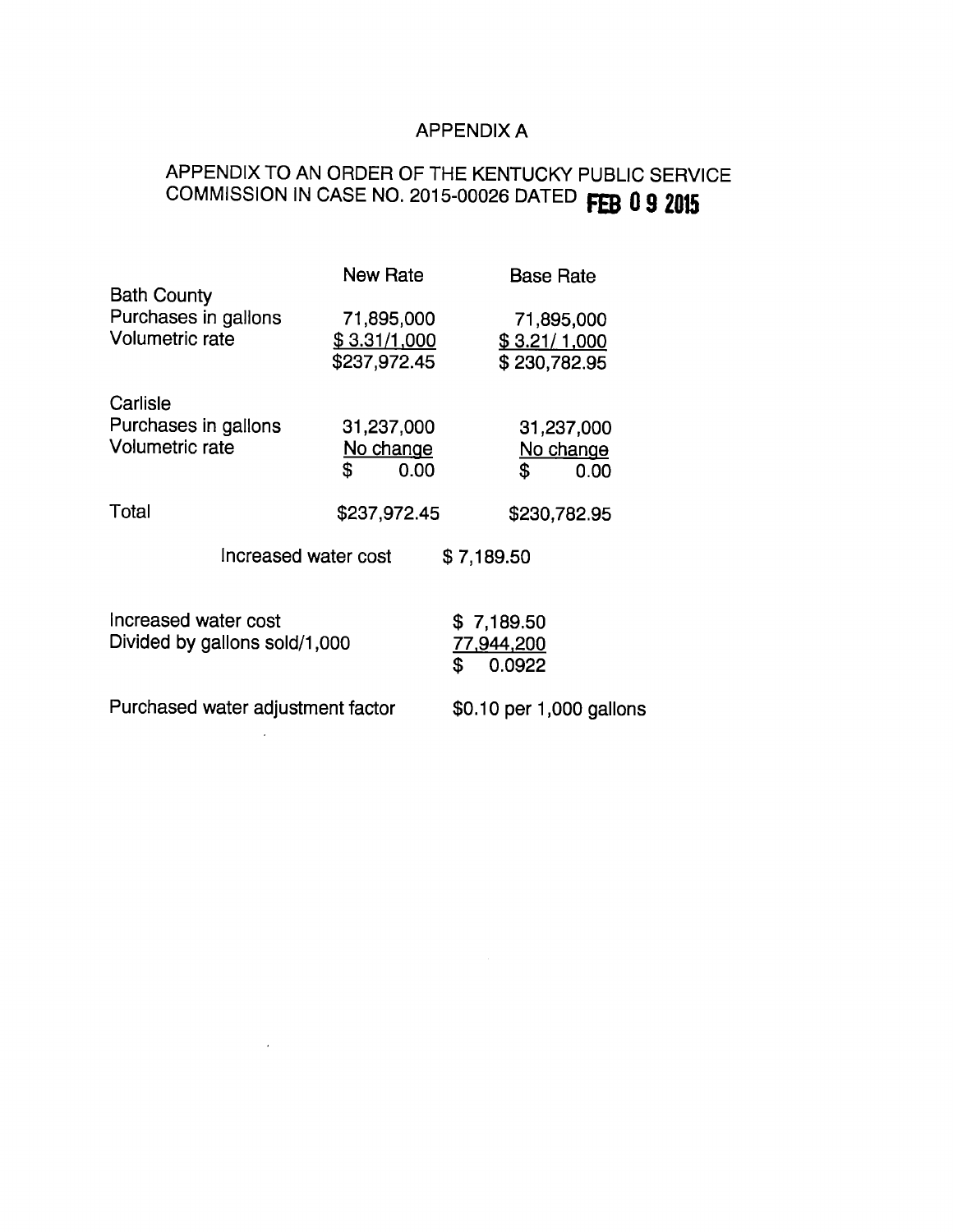### APPENDIX B

## APPENDIX TO AN ORDER OF THE KENTUCKY PUBLIC SERVICE COMMISSION IN CASE NO. 2015-00026 DATED FEB 0 9 2015

The following rates and charges are prescribed for the customers in the area served by Sharpsburg Water District. All other rates and charges not specifically mentioned herein shall remain the same as those in effect under authority of the Commission prior to the effective date of this Order.

#### MONTHLY WATER RATES

### 5/8- X 3/4-inch Meter

| First | 2,000 gallons  |
|-------|----------------|
| Next  | 3,000 gallons  |
| Next  | 5,000 gallons  |
| Over  | 10,000 gallons |

#### 1-Inch Meter

First 5,000 gallons Next 5,000 gallons Over 10,000 gallons

### 2-Inch Meter

First 16,000 gallons Over 16,000 gallons

### **Schools**

| <b>First</b> | 50,000 gallons |
|--------------|----------------|
| Over         | 50,000 gallons |

\$ 25.46 Minimum Bill 6.24 per 1,000 gallons 5.58 per 1,000 gallons 5.32 per 1,000 gallons

\$ 44.18 Minimum Bill 5.58 per 1,000 gallons 5.32 per 1,000 gallons

\$ 104.00 Minimum Bill 5.32 per 1,000 gallons

\$ 284.88 Minimum Bill 5.32 per 1,000 gallons